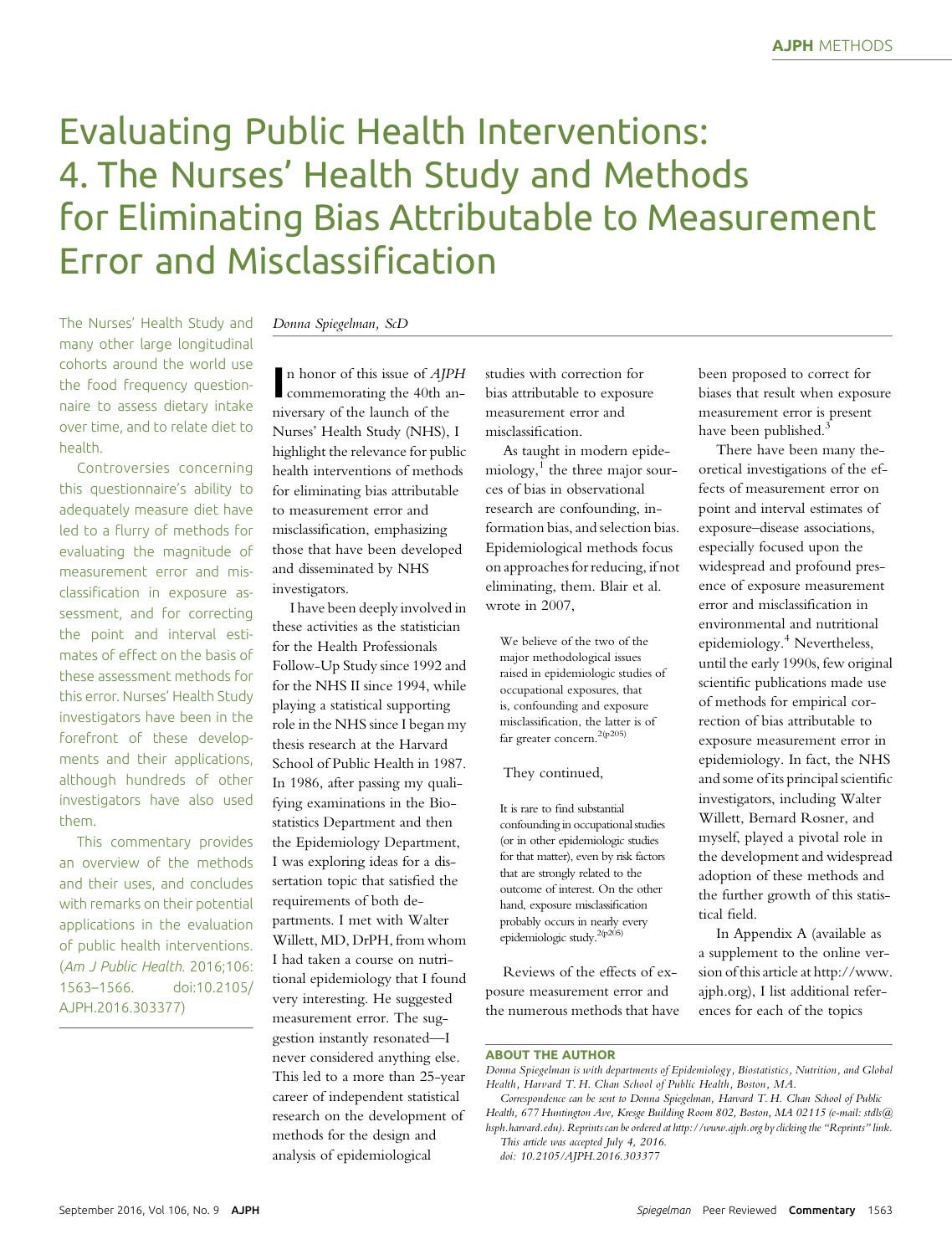discussed in this article for readers interested in exploring them in more depth.

# EXPOSURE MEASUREMENT ERROR CORRECTION

After I chose measurement error as the focus of my thesis research, Willett asked me to take a look at a paper he and Rosner had submitted to, and that had been rejected by a leading epidemiology journal that proposed a simple, intuitive method for correcting for bias attributable to measurement error in logistic regression. Willett had become intensely interested in the topic of measurement error in nutritional epidemiology in response, in part, to the claim that the reason the NHS failed to find an association between dietary fat intake and breast cancer, as was suggested in 1975 by international ecologic correlation data,<sup>5</sup> was because of the measurement error in the ascertainment of dietary fat intake.<sup>6</sup> The NHS used, and still uses, food frequency questionnaires (FFQs) to track dietary intake over time among the more than 100 000 participants every four years. With my dual training in epidemiology and biostatistics, I was able to provide theoretical justification for the method and conducted an extensive simulation study that demonstrated its excellent finite sample properties, and the article was published.<sup>7</sup>

The FFQ has been validated on the basis of several weighed dietary records. Z stands for the nutrient (e.g., fat) or the food item (e.g., meat) measured with the FFQ and X for the same nutrient or food item measured with the dietary records. When it is reasonable to model the conditional mean for the true

exposure, denoted by X, given the surrogate, denoted by Z, by a linear model, that is

$$
(1) E(X|Z) = \gamma_0 + \gamma_1 Z,
$$

then the estimated coefficient for the effect of the exposure on the outcome from the logistic model  $\beta_1$  (i.e., the log relative risk of disease in relation to the nutrient or food intake),

(2)  $logit[Pr(D = 1)] = \beta_0 + \beta_1 Z,$ 

can be corrected for bias attributable to exposure measurement error by

$$
(3) \ \hat{\beta}_1^{\star} = \frac{\hat{\beta}_1}{\hat{\gamma}_1}.
$$

Because  $\gamma_1$  is usually less than 1, measurement error correction usually de-attenuates the log relative risk,  $\hat{\beta}_1$ .

Subsequently, we and others<sup>8,9</sup> presented fully multivariate versions of this method, which has become known as the regression calibration method. The method permits approximately unbiased point and interval estimates of effect from linear, Cox, and logistic regression models when the usual methods of exposure assessment can be validated against an unbiased but possibly imperfect gold stan- $\text{dard}^{10}$  in a subsample, which can be within the original main study or outside it. This method has been used in hundreds of original scientific publications (see Appendix B, available as a supplement to the online version of this article at<http://www.ajph.org>). One reason these methods have been widely used is because of the availability of publicly available, user-friendly software (see [http://www.hsph.harvard.edu/](http://www.hsph.harvard.edu/donna-spiegelman/software) [donna-spiegelman/software](http://www.hsph.harvard.edu/donna-spiegelman/software)).

## EXTENSIONS MOTIVATED BY THE NHS

Concerns were raised about the validity of the assumptions made by the original regression calibration method. Of particular concern was the "correlated errors" problem, which may result when one self-reported measure is used to validate another.<sup>11</sup> For example, study participants who believe that higher dietary fat intake is unhealthy may underreport higher-fat foods on both the FFQ and their weighed diet records. This led to a series of articles by myself, Rosner and Willett, and other colleagues proposing augmented study designs and extensions to the original method to address these concerns.<sup>12</sup> Even Rosner's daughter, Sarah Rosner Preis, ScD, MPH, now an assistant professor of biostatistics at the Boston University School of Public Health, got involved.<sup>13</sup>

For example, polyunsaturated fat intake (% of total energy intake) has been found in NHS to be protective against diabetes risk.<sup>14</sup> In analysis uncorrected for measurement error in polyunsaturated fat intake, the relative risk (RR) was 0.74 (95% confidence interval  $\text{[CI]} = 0.66, 0.84$ for a 12% increase in percentage of calories from polyunsaturated fat, corresponding to an increase from the 10th to 90th percentile of the distribution in the cohort. When possible correlated errors between the FFQ and the four one-week weighed food records used to validate it were ignored, the standard measurement error approach gave an RR of 0.45  $(95\% \text{ CI} = 0.28, 0.72)$  for the same change in intake, and the extended method taking correlated errors into account gave a very similar result,  $RR = 0.42$  $(95\% \text{ CI} = 0.27, 0.64)$ , suggesting

that the correlated errors problem may be less of a concern than had been suggested.

Further extensions to regression calibration have been developed to take advantage of the unbiased estimates of the exposure effect available in validation studies with sufficient outcome data; situations in which the exposure distribution is highly skewed, as often occurs with micronutrient data and many environmental exposures, leading to heteroscedasticity in the measurement error model variance; cases in which there are multiple surrogates for the same underlying exposure of interest, as commonly arises in environmental health studies; and for studies in which continuous exposures and mismeasured and categorical exposures are misclassified (Appendix A).

# FOOD FREQUENCY **OUESTIONNAIRE** VALIDATION STUDIES

To empirically adjust point and interval estimates for measurement error, validation and reliability studies are needed; otherwise, it is impossible to fit Equation 1 to estimate  $\gamma_1$  and perform the correction. Chapter 6 of Willett's textbook, Nutritional Epidemiology<sup>15</sup> cites approximately 200 or more validation and reliability studies from around the world that quantitatively assess the extent of error in a wide range of selfreported and measured variables relevant to epidemiological research, including foods, nutrients, physical activity, serum hormones, and many others. Statisticians, myself included, have developed methods to guide the design of these studies;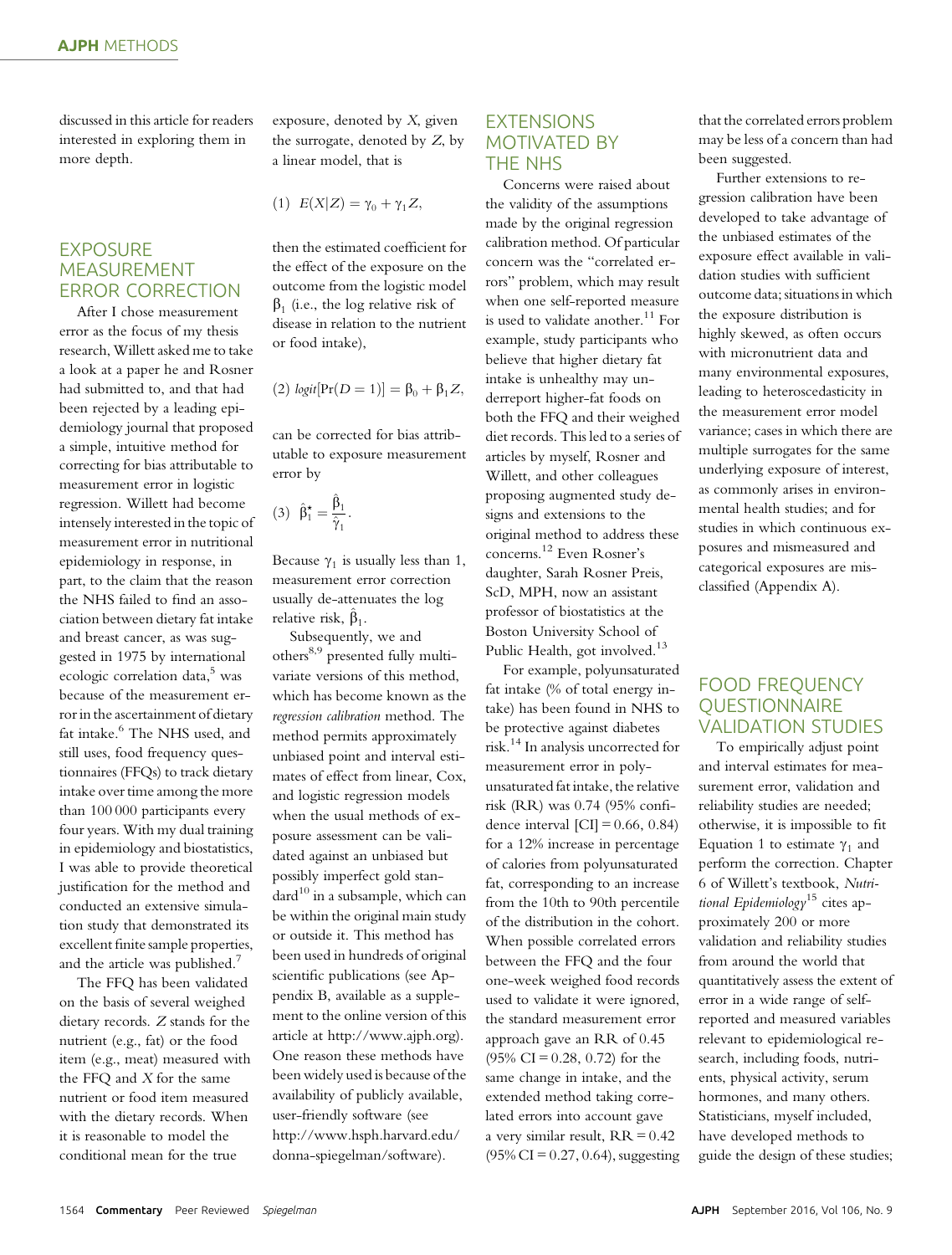in fact, one of my four thesis articles addressed this topic.<sup>16</sup>

Most recently, NHS investigators have completed the Women's Lifestyle Validation Study, which includes measurements of multiple types of repeated objective and selfreported dietary and physical activity assessments, from nearly 800 women, all of whom are members of NHS I or NHS II. This validation study will clarify the validity of total energy intake, protein intake, protein density, sodium intake, potassium intake, and physical activity as measured by FFQs, diet records, and 24 hour online recalls, by comparison with unbiased biomarkers. By using new methods developed by our group, $17$  it will soon be possible to estimate the correlations between the errors in sets of self-reported measures and to assess the validity of new technology, such as accelerometry, for assessing physical activity.

## MISCLASSIFICATION CORRECTIONS FOR SURVIVAL DATA

Although much of the initial methodological work in the epidemiology and biostatistics literature has focused on correction for bias attributable to measurement error and misclassification in two-by-two tables, logistic regression, and generalized linear models, in fact, for the past 20 years or more, the primary analytic model used in NHS is the Cox regression model for survival analysis. This model estimates incidence rate ratios (often termed hazard ratios in the statistical literature) and has the attractive feature that it makes no assumptions about the shape of the incidence rate curve as it

changes over "time," typically age in the chronic disease epidemiology focus of NHS. In addition, the Cox model is well suited for several additional salient features of NHS: it readily allows for staggered entry of participants into the cohort according to their age at enrollment in 1976, ranging from 29 to 55 years, and it naturally allows for updating of diet every four years and two years for nearly everything else. Although loss to follow-up is rare given the high follow-up rates of the participants even 40 years past enrollment, the Cox model also seamlessly incorporates this feature.

With recent interest in factors promoting healthy aging, especially following cancer diagnoses, the ability of the Cox model to validly estimate rate ratios in the presence of high mortality from the cause of interest as well as other causes has become a more important advantage. More work was thus needed to develop methods for bias correction attributable to measurement error and misclassification appropriate for such censored survival settings with time-varying covariates. After laying down some foundations in early work by myself et al. at Harvard<sup>9</sup> and, separately, at the Fred Hutchinson Cancer Research Center for survival data analysis with baseline covariates only,<sup>18</sup> we drilled down to the problems most relevant to NHS, first addressing bias correction methods for simple time-varying covariates.<sup>19</sup> Now, in our most recent work, we have addressed methods for mismeasured timevarying exposure metrics that are functions of the entire mismeasured exposure history,<sup>20</sup> such as the cumulatively updated average, the primary exposure variable in most NHS dietary analyses. By using these methods, a recent article revised estimates

of the impact of the air pollutant, particulate matter with a diameter smaller than 2.5 microns (PM2.5), on all-cause mortality in NHS, finding a nearly double relative risk estimate after measurement error correction.<sup>21</sup> As always, publicly available, userfriendly software is available that implements this method for cumulatively updated averages, cumulative totals, simple updates, and baseline covariates ([https://](https://www.hsph.harvard.edu/donna-spiegelman/software/rrc-macro) [www.hsph.harvard.edu/donna](https://www.hsph.harvard.edu/donna-spiegelman/software/rrc-macro)[spiegelman/software/rrc](https://www.hsph.harvard.edu/donna-spiegelman/software/rrc-macro)[macro](https://www.hsph.harvard.edu/donna-spiegelman/software/rrc-macro)).

What does the future hold for further advances in the development of methods to address exposure measurement error in the NHS? We are looking at issues arising in life-course epidemiology for the estimation of the start and end of time windows of susceptibility in the presence of exposure measurement error, for adjusting the population attributable risk for exposure misclassification, and there will be more to come.

# RELEVANCE TO PUBLIC HEALTH INTERVENTIONS

Bringing it back home, so to speak, I conclude with some remarks about the relevance of methods for the correction of bias attributable to measurement error and misclassification that have arisen out of the NHS to implementation science and the evaluation of large-scale public health interventions. For example, in evaluations of randomized interventions under the intentto-treat principle, exposure misclassification is eliminated by design. However, even in randomized evaluations, when adherence, fidelity, and compliance are to be accounted for or are of interest, as they typically are, much of the methodology described previously is useful. As always, empirical validation of the measures of adherence, fidelity, and compliance in a subsample is required. Examples of such applications need to be developed and published.

Next, in cluster-randomized and observational interventions, as discussed in previous columns in this series, confounding is always a concern. In interventions at scale, typically making use of routine administrative records in place of often prohibitively costly research-quality data collection procedures, mismeasurement of confounders will lead to residual confounding of the intervention effect if bias correction methods as described previously are not applied. Again, empirical validation of the extent of error in the key confounders is required in a subsample, and in many situations, external validation data from elsewhere may be reasonably be considered transportable, making it possible to produce less-biased results than if confounder measurement error were ignored.

At least one other potential application of methods for bias correction attributable to misclassification and measurement error in implementation science and related disciplines concerns outcome misclassification in the "big data" setting of investigations nested within large administrative public health databases—for example, in comparative effectiveness research. Here, the "phenotypes" are created through a complex process making use of International Classification of Diseases codes, natural language processing $22$  of textual information notated by the providers, pharmacy records, and other sources. These phenotypic algorithms may be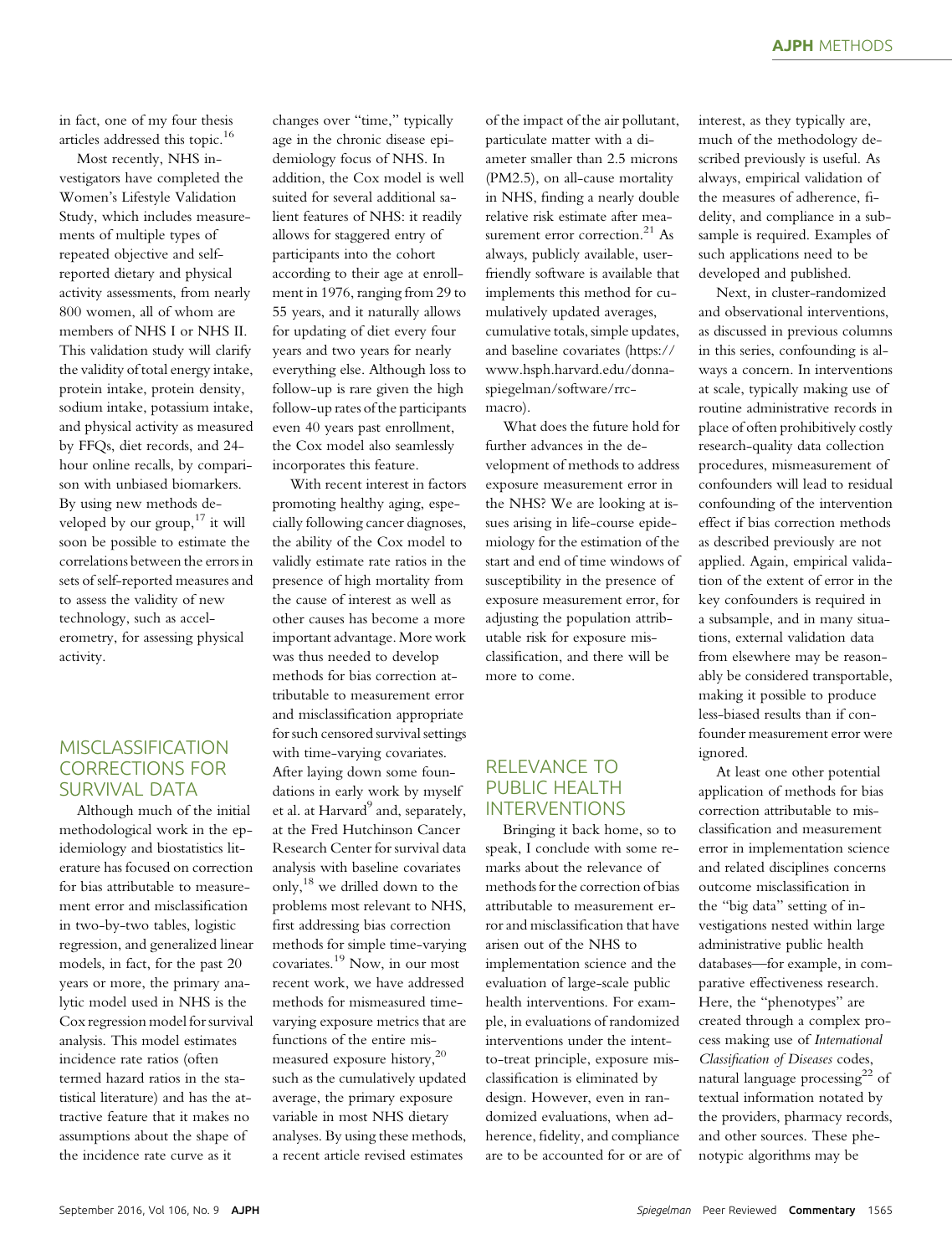subject to substantial misclassification. For example, algorithms for identifying the diabetes "phenotype" within electronic medical records have been reported to have quite a large amount of uncertainty.<sup>23</sup>  $\triangleright$  [5](https://ajph.aphapublications.org/action/showLinks?doi=10.2105%2FAJPH.2016.303377&pmid=1140864&crossref=10.1002%2Fijc.2910150411&citationId=p_5). Armstrong B, Doll R. Environmental The resulting misclassification, usually of the outcomes in subsequent electronic medical records–based analysis, will lead [6](https://ajph.aphapublications.org/action/showLinks?doi=10.2105%2FAJPH.2016.303377&pmid=3292773&crossref=10.1093%2Fjnci%2F80.11.802&citationId=p_6). Prentice RL, Kakar F, Hursting S, to substantial bias in effect estimates, $24$  unless the definitions are validated and the validation data are used for bias correction.<sup>25</sup>

The past 40 years of the NHS have stimulated an abundance of methodological research, mostly, but not exclusively, in the area of bias correction for exposure measurement error and misclassification. Attributable in large part to the public availability of user-friendly software, the methodology has been used by epidemiological investigators around the world. The methods have a number of potentially important applications in implementation science, comparative effectiveness research, and impact and program evaluations, and it is my hope that they will increasingly be applied in these areas. As always, to use these methods, key mismeasured variables must be empirically validated in relatively small subsamples internal or external to the primary data source. **AJPH** 

#### ACKNOWLEDGMENTS

This work was supported by the National Institutes of Health (grant DP1ES025459), the Nurses' Health Study, and the Health Professionals Follow-Up Study.

#### **REFERENCES**

1. Rothman KJ. Modern Epidemiology. 1st ed. Boston, MA: Little, Brown; 1986.

- [2](https://ajph.aphapublications.org/action/showLinks?doi=10.2105%2FAJPH.2016.303377&pmid=17096363&crossref=10.1002%2Fajim.20281&citationId=p_2). Blair A, Stewart P, Lubin JH, Forastiere F. Methodological issues regarding confounding and exposure misclassification in epidemiological studies of occupational exposures. Am J Ind Med. 2007;50(3): 199–207.
- [3](https://ajph.aphapublications.org/action/showLinks?doi=10.2105%2FAJPH.2016.303377&pmid=2260550&crossref=10.1093%2Foxfordjournals.aje.a115761&citationId=p_3). Armstrong BG. The effects of measurement errors on relative risk

regressions. Am J Epidemiol. 1990;132(6): 1176–1184.

- [4](https://ajph.aphapublications.org/action/showLinks?doi=10.2105%2FAJPH.2016.303377&pmid=4014201&crossref=10.1093%2Foxfordjournals.aje.a114086&citationId=p_4). Willett WC, Sampson L, Stampfer MJ, et al. Reproducibility and validity of a semiquantitative food frequency questionnaire. Am J Epidemiol. 1985;122(1): 51–65.
- factors and cancer incidence and mortality in different countries, with special reference to dietary practices. Int J Cancer. 1975; 15(4):617–631.
- Sheppard L, Klein R, Kushi LH. Aspects of the rationale for the Womens Health Trial. J Natl Cancer Inst. 1988;80(11): 802–814.

7. Rosner B, Willett WC, Spiegelman D. Correction of logistic regression relative risk estimates and confidence intervals for systematic within-person measurement error. Stat Med. 1989;8(9):1051–1069, discussion 71–73.

8. Carroll RJ, Stefanski LA. Approximate quasi-liklihood estimation in models with surrogate predictors. J Am Stat Assoc. 1990; 85:652–663.

9. Spiegelman D, McDermott A, Rosner B. Regression calibration method for correcting measurement-error bias in nutritional epidemiology. Am J Clin Nutr. 1997;65(suppl 4):1179S–1186S.

10. Spiegelman D, Schneeweiss S, McDermott A. Measurement error correction for logistic regression models with an "alloyed gold standard." Am J Epidemiol. 1997;145(2):184–196.

11. Kipnis V, Subar AF, Midthune D, et al. Structure of dietary measurement error: results of the OPEN biomarker study. Am J Epidemiol. 2003;158(1):14–21, discussion 2–6.

12. Spiegelman D, Zhao B, Kim J. Correlated errors in biased surrogates: study designs and methods for measurement error correction. Stat Med. 2005;24(11): 1657–1682.

13. Preis SR, Spiegelman D, Zhao B, Moshfegh A, Baer DJ, Willett WC. Random and correlated errors in gold standards used in nutritional epidemiology: implications for validation studies. Am J Epidemiol. 2011;173(6):683–694.

14. Salmerón J, Hu FB, Manson JE, et al. Dietary fat intake and risk of type 2 diabetes in women. Am J Clin Nutr. 2001; 73(6):1019–1026.

15. Willett W, Lenart E. Reproducibility and validity of food-frequency questionnaires. In: Willett W. Nutritional Epidemiology. 3rd ed. Oxford, England: Oxford University Press; 2013.

16. Spiegelman D, Gray R. Cost-efficient study designs for binary response data with Gaussian covariate measurement error. Biometrics. 1991;47(3):851–869.

17. Spiegelman D, Pollack S, Chomistek A, Yuan C, Rimm E, Willett W. Generalized methods-of-moments estimation and inference for the assessment of multiple imperfect measures of diet and physical activity in validation studies. Poster presented at: World Epidemiology Congress; June 21–24, 2016; Miami, FL.

18. Xie SX, Wang CY, Prentice RL. A risk set calibration method for failure time regression by using a covariate reliability sample. *J R Stat Soc B*. 2001;63:855-870.

19. Liao X, Zucker DM, Li Y, Spiegelman D. Survival analysis with error-prone time-varying covariates: a risk set calibration approach. Biometrics. 2011;67(1): 50–58.

20. Liao X, Wang M, Hart J, Laden F, Spiegelman D. Survival analysis with functions of mis-measured covariate histories: the case of chronic air pollution exposure in relation to mortality in the Nurses' Health Study. 2015. Harvard University Biostatistics Working Paper 198.

21. Hart JE, Liao X, Hong B, et al. The association of long-term exposure to PM2.5 on all-cause mortality in the Nurses' Health Study and the impact of measurement-error correction. Environ Health. 2015;14(1):38.

22. Chapman WW, Nadkarni PM, Hirschman L, D'Avolio LW, Savova GK, Uzuner O. Overcoming barriers to NLP for clinical text: the role of shared tasks and the need for additional creative solutions. J Am Med Inform Assoc. 2011;18(5): 540–543.

23. Richesson RL, Rusincovitch SA, Wixted D, et al. A comparison of phenotype definitions for diabetes mellitus. J Am Med Inform Assoc. 2013;20(e2): e319–e326.

24. Copeland KT, Checkoway H, McMichael AJ, Holbrook RH. Bias due to misclassification in the estimation of relative risk. Am J Epidemiol. 1977;105(5): 488–495.

25. Lyles RH, Tang L, Superak HM, et al. Validation data-based adjustments for outcome misclassification in logistic regression: an illustration. Epidemiology. 2011;22(4):589–597.

### EDITOR'S NOTE

Because of space restrictions and the large volume of references relevant to the Nurses' Health Study, additional references are provided in a supplement to the online version of this article at [http://www.ajph.org.](http://www.ajph.org)